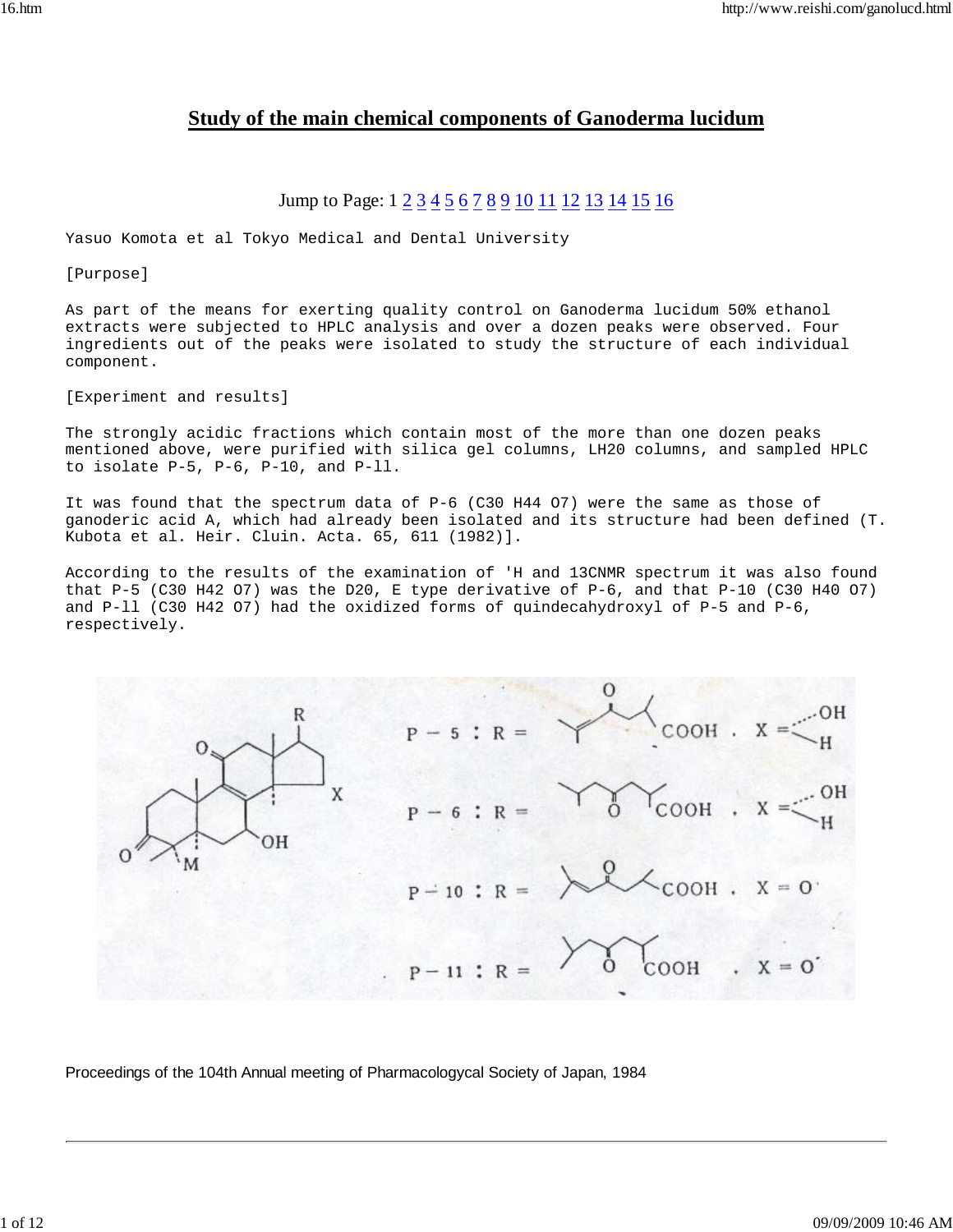#### **(TRANSLATION)**

## **Toxicological Studies of Ganoderma lucidum Karst**

*Mamoru Sugiura and Hitoshi Ito* (Received September 1, 1977)

### **MATERIAL AND METHODS**

### **1. Preparation of Test Substance**

The preparation method is outlined in Fig. 1. A hot water extraction was initially prepared from Ganoderma lucidum and tested as Fr. A. Fr. A was further precipitated with alcohol and dialyzed to obtain Fr. B, a high molecular weight fraction composed mainly of polysaccharides, which was tested similarly.

# Jump to Page: 1 2 3 4 5 6 7 8 9 10 11 12 13 14 15 16



**Above: Fig. 1.** Procedure for Extraction of Polysaccharide. Fraction from Ganoderma lucidum

## **2. Chemical Composition of Test Substance**

## (1) Composition of Fr. A

The test substance is a saccharide composed principally of glucose. A minute quantity of ash was detected. The free amino acid composition is summarized in Table I.

Jump to Page:  $\underline{1}$  2 3  $\underline{4}$  5  $\underline{6}$  7  $\underline{8}$  9  $\underline{10}$   $\underline{11}$   $\underline{12}$   $\underline{13}$   $\underline{14}$   $\underline{15}$   $\underline{16}$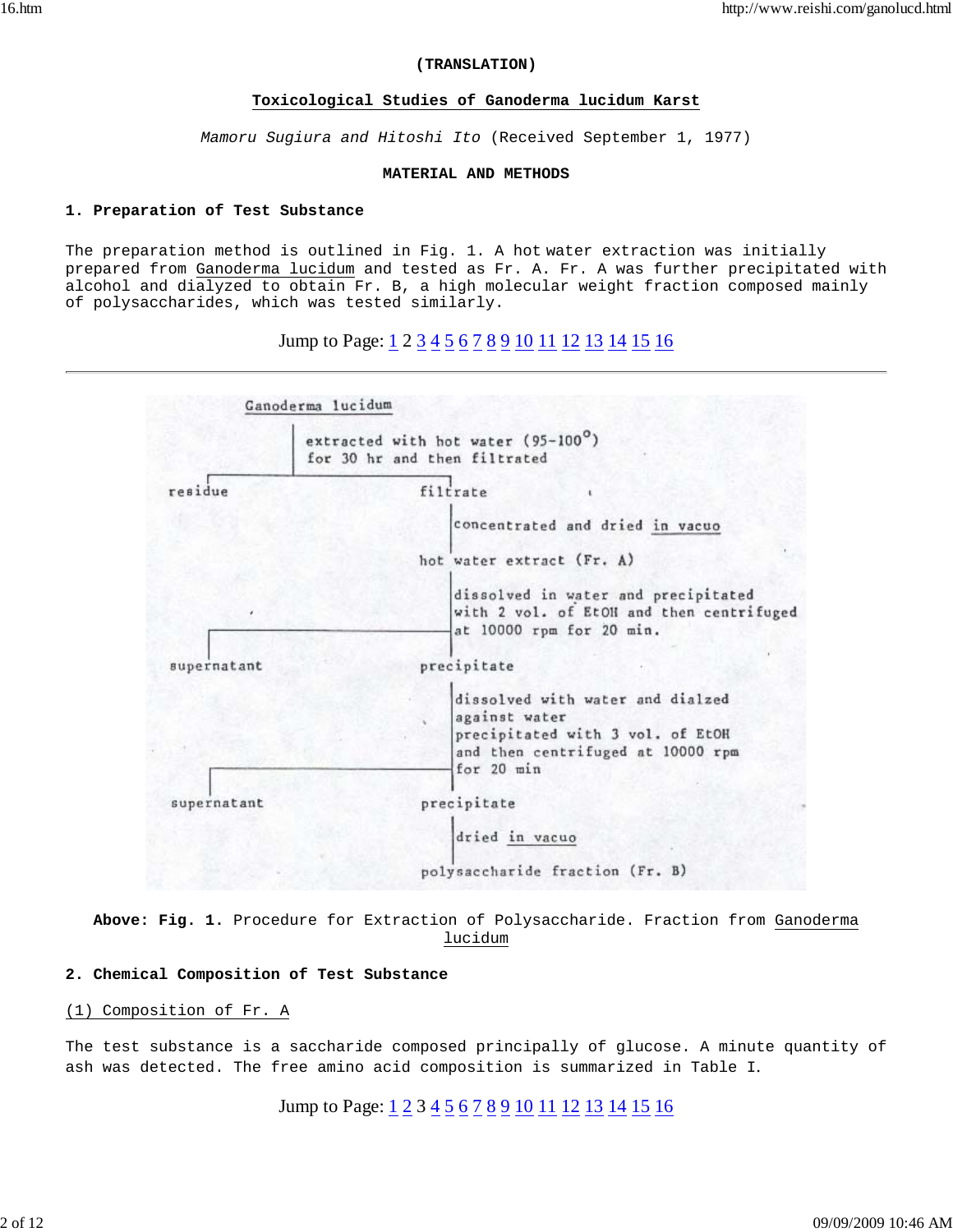| Amino acid    | $mg\%$ | Amino acid    | $mg\frac{9}{6}$ |
|---------------|--------|---------------|-----------------|
| Aspartic acid | 20.0   | Methionine    | 0.2             |
| Threonine     | 5.8    | Leucine       | 5.7             |
| Serine        | 8.9    | Isoleucine    | 0.5             |
| Glutamic acid | 4.6    | Tyrosine      | 5.0             |
| Proline       | 3.0    | Phenylalanine | 3.9             |
| Glycine       | 4.9    | Lysine        | 5.6             |
| Alanine       | 17.9   | Histidine     | 0.9             |
| Valine        | 8.2    | Arginine      | 11.4            |

| Below: TABLE 1. Free Amino Acids in Fr. A |  |
|-------------------------------------------|--|
|-------------------------------------------|--|

### (2) Composition of Fr. B

Fr. B is a high molecular weight fraction consisting mainly of polysaccharides. Degradation yields monomers such as glucose, maltose and galactose. As conjugated amino acids, there is a slightly high percentage of acidic amino acids such as aspartic acid and glutamic acid. The composition of Fr. B does not characteristically differ from that of other mushrooms belonging to Ganoderma lucidum.

#### *3. Acute Toxicity*

Swiss mice (body weight about 25g), Sprague Dawley -JCL rats (body weight about 150g), and Japanese guinea pigs (body weight about 450g) were used as experimental animals. Healthy animals showing normal body weight gain after a 1-week acclimatization period were employed. The animals were raised at a room temperature of  $25 \pm 2$  C and a relative humidity of 55 ± *5%.* Solid food (Oriental NMF) and tap water were supplied ad libitum.

## Jump to Page:  $1\overline{2}$   $\overline{3}$   $\overline{4}$   $\overline{5}$   $\overline{6}$   $\overline{7}$   $\overline{8}$   $\overline{9}$   $\overline{10}$   $\overline{11}$   $\overline{12}$   $\overline{13}$   $\overline{14}$   $\overline{15}$   $\overline{16}$

Both test substances were suspended in physiological saline. Maximum concentrations capable of being physically administered were used, i.e., a 5% solution for Fr. A and a 10% solution for Fr. B. The maximum dosage volume administered p.o. was 0.25 ml in the mouse, 5 ml in the rat and 8 ml in the guinea pig.

Any changes in the general condition of the animals were observed for 7 days after treatment.

#### *4. Subacute Toxicity Studies*

Swiss mice and Sprague Dawley - JCL rats were used as experimental animals. Ten mice of each sex and 5 rats of each sex were tested. The animals were raised at a temperature of 22 ± 2°C and a relative humidity of 50 ± 5%. Solid food (Oriental NMF) and tap water were supplied ad libitum.

Fr. A was suspended in physiological saline and administered in doses of 5000 mg/kg and 1000 mg by oral gavage using a stomach tube for 30 days.

After initiating treatment, body weights and food consumption were measured and behavioral changes examined at 3-day intervals. Urinalysis was performed for urine samples obtained on Day 30. On Day 31 after commencing treatment, the animals were anesthetized with ether, a blood sample was taken by venipuncture. The animals were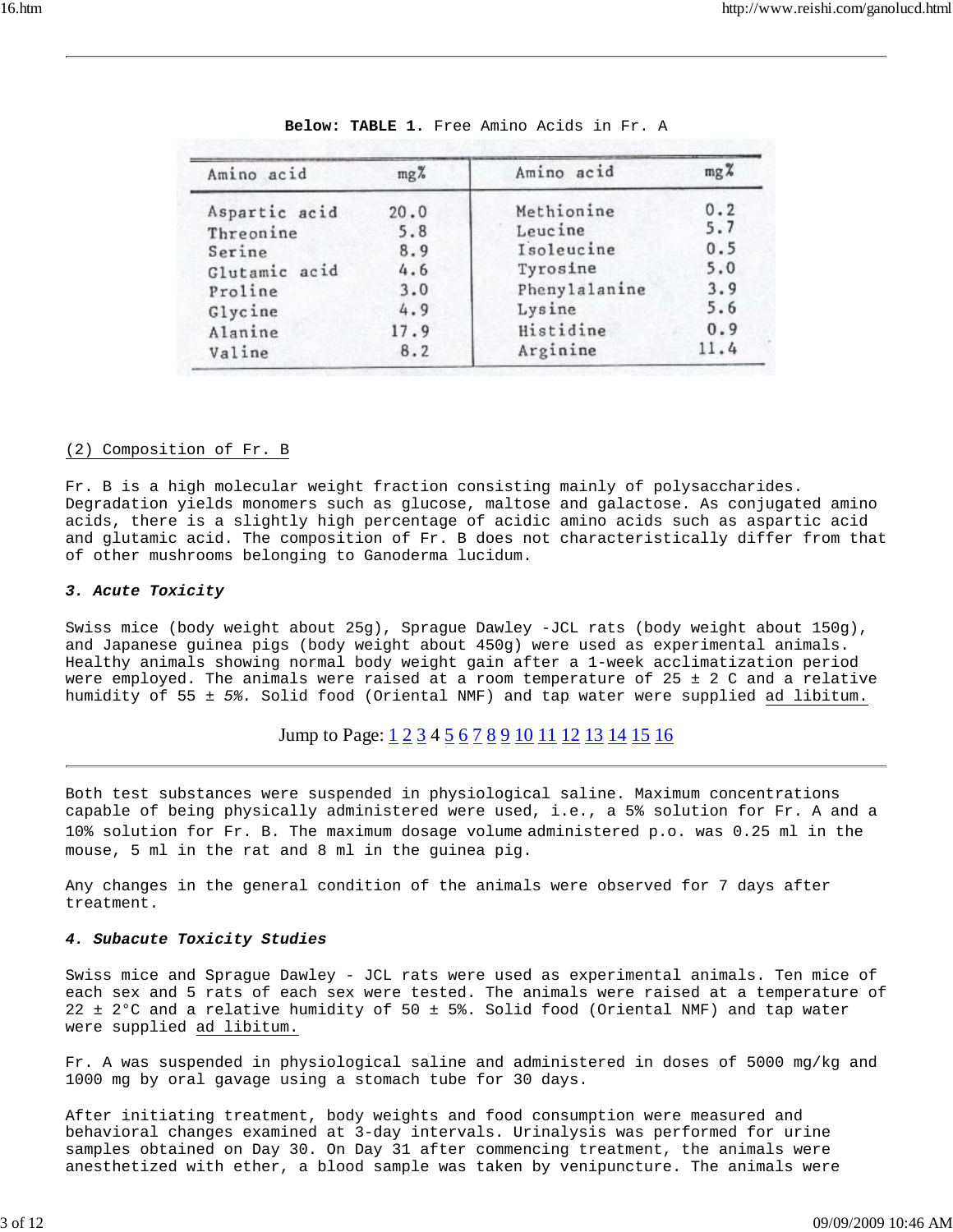## Jump to Page: 1 2 3 4 5 6 7 8 9 10 11 12 13 14 15 16

then sacrificed by exsanguination and immediately autopsied and examined macroscopically. The major organs were removed, weighed, fixed in 10% formalin, embedded in paraffin, sliced, stained with hematoxylin and eosin, and examined histopathologically. The blood samples obtained by venipuncfcure underwent hematological examination.

1) Urinalysis: pH, protein and glucose were determined using Combistix. Bilirubin was measured by sinotest No. 6.

2) Hematology: Erythrocytes (RBC) and leukocytes (WBC) were determined by a Toa autoanalyzer. Hematocrit (Ht) was measured by the capillary tube method. Hemoglobin (Hb) was determined by the cyanmethemoglobin technique.

#### **RESULTS**

#### *1. Acute Toxicity*

Fr. A and Fr. B did not cause any deaths at the maximum doses capable of being administered by either route in the mouse, rat and guinea pig (Tables II - IV). The LD50 was thus unable to be calculated.

Jump to Page: 1 2 3 4 5 6 7 8 9 10 11 12 13 14 15 16

As for general condition, after i.p. injection both Fr. A and Fr. B produced sedation, followed by an ataxic gait in which the hind limbs were slightly dragged. Some animals also exhibited a supine position, but all recovered after 24 hr. None of the animals displayed serious signs. There were no deaths.

#### *2. Subacute Toxicity*

#### 1) General condition

Although some mice given 5000 mg/kg of Fr. A exhibited transient inhibition of spontaneous motility and atax-ic gait after treatment, all recovered to normal by the next dose.

Rats given Fr. A did not display any noteworthy signs during the treatment period in either sex.

#### 2) Body weight

Mice: As shown in Fig. 2 and 3, the body weight of males given 5000 mg/kg of Fr. A was slightly high, but neither sex showed any significant differences compared with the control during the treatment period.

Rats: As shown in Fig. 4 and 5, rats given Fr. A showed normal body weight gain, similar to the control and mice, throughout the treatment period.

Jump to Page:  $1\overline{2}$   $\overline{3}$   $\overline{4}$   $\overline{5}$   $\overline{6}$   $\overline{7}$   $\overline{8}$   $\overline{9}$   $\overline{10}$   $\overline{11}$   $\overline{12}$   $\overline{13}$   $\overline{14}$   $\overline{15}$   $\overline{16}$ 

### **Below: TABLE II.** Acute Toxicity of.Fr. A and Fr. B on Mice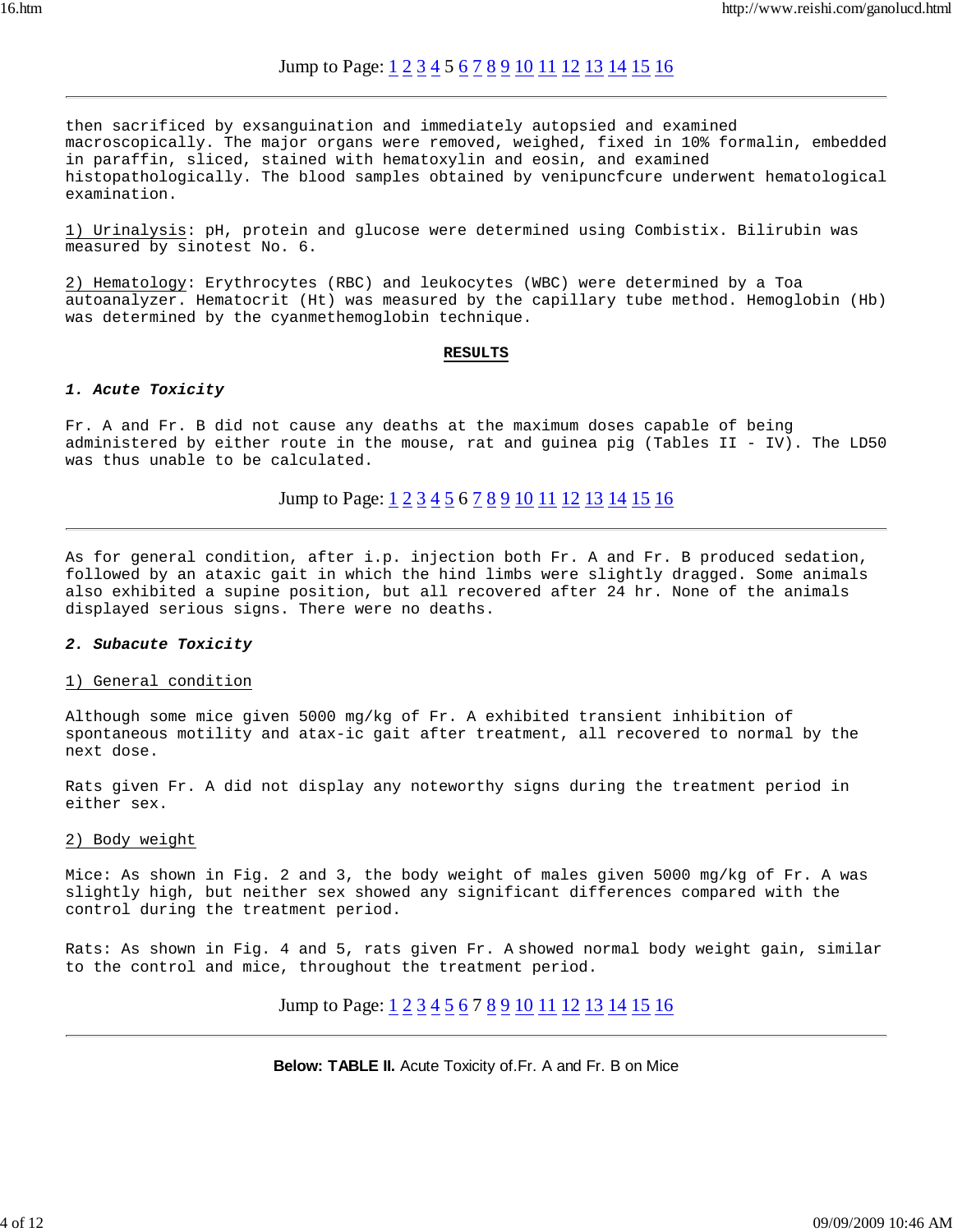|               | Fr. A           |     |                                        |           | Fr. B           |     |                 |
|---------------|-----------------|-----|----------------------------------------|-----------|-----------------|-----|-----------------|
| Route         | Dose<br>(mg/kg) | Sex | Motality                               | Route     | Dose<br>(mg/kg) | Sex | Motality        |
| p.0.          | 5000            |     | 80/10                                  | p.0.      | 1000            |     | 80/10<br>9.0/10 |
| $i \cdot p$ . | 5000            |     | 0/10<br><b>Q</b><br>0/10<br>\$<br>0/10 | i.p.      | 1000            |     | 80/10<br>9:0/10 |
| $LD_{50}$     | $(mg/kg)$ >5000 |     | $\mathfrak{P}$                         | $LD_{50}$ | (mg/kg) > 1000  |     |                 |



**Above: Fig. 2.** Changes in Body Weight of Male Mice on Oral Administration of Fr. A for 30 Days Jump to Page:  $1\overline{2}$   $3\overline{4}$   $5\overline{6}$   $7$   $8$   $9$   $10$   $11$   $12$   $13$   $14$   $15$   $16$ 

**Below: TABLE III.** Acute Toxicity of Fr. A and Fr. B on Rats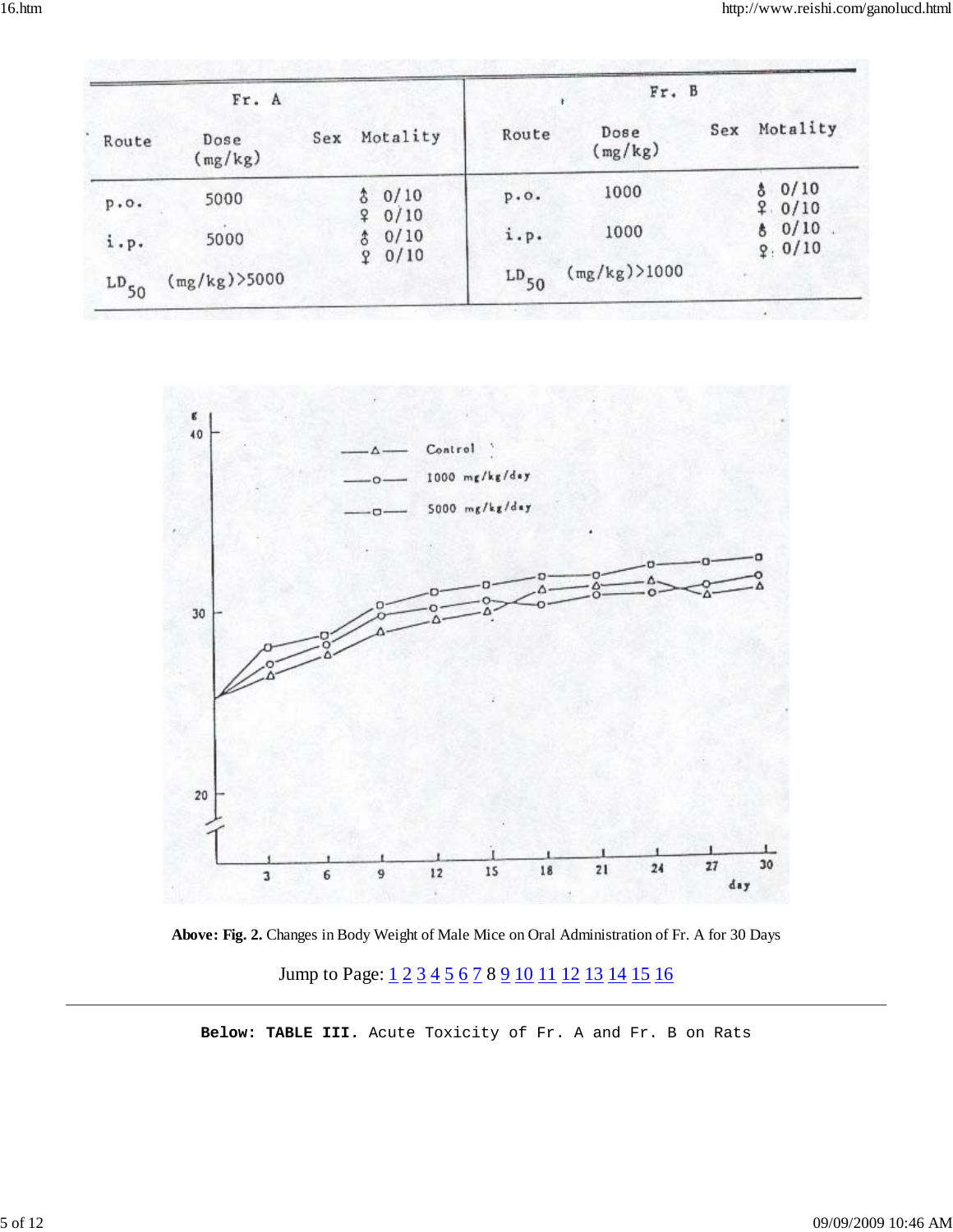**Below: TABLE IV.** Acute Toxicity of Fr. A and Fr. B on Guinea-pigs

|           | Fr. A           |               |              |           | Fr. B           |     |          |
|-----------|-----------------|---------------|--------------|-----------|-----------------|-----|----------|
| Route     | Dose<br>(mg/kg) |               | Sex Motality | Route     | Dose<br>(mg/kg) | Sex | Motality |
| p.0.      | 8890            |               | 80/6         | p.0.      | 1780            |     | 80/6     |
| $LD_{50}$ | (mg/kg) > 8890  | $\frac{9}{4}$ | 0/6          | $LD_{50}$ | $(mg/kg)$ )1780 |     | 90/6     |



**Above: Fig. 3.** Changes in Body Weight of Female Mice on Oral Administration of Fr. A for 30 Days

Jump to Page:  $\underline{1}$  2 3 4 5 6 7 8 9 10 11 12 13 14 15 16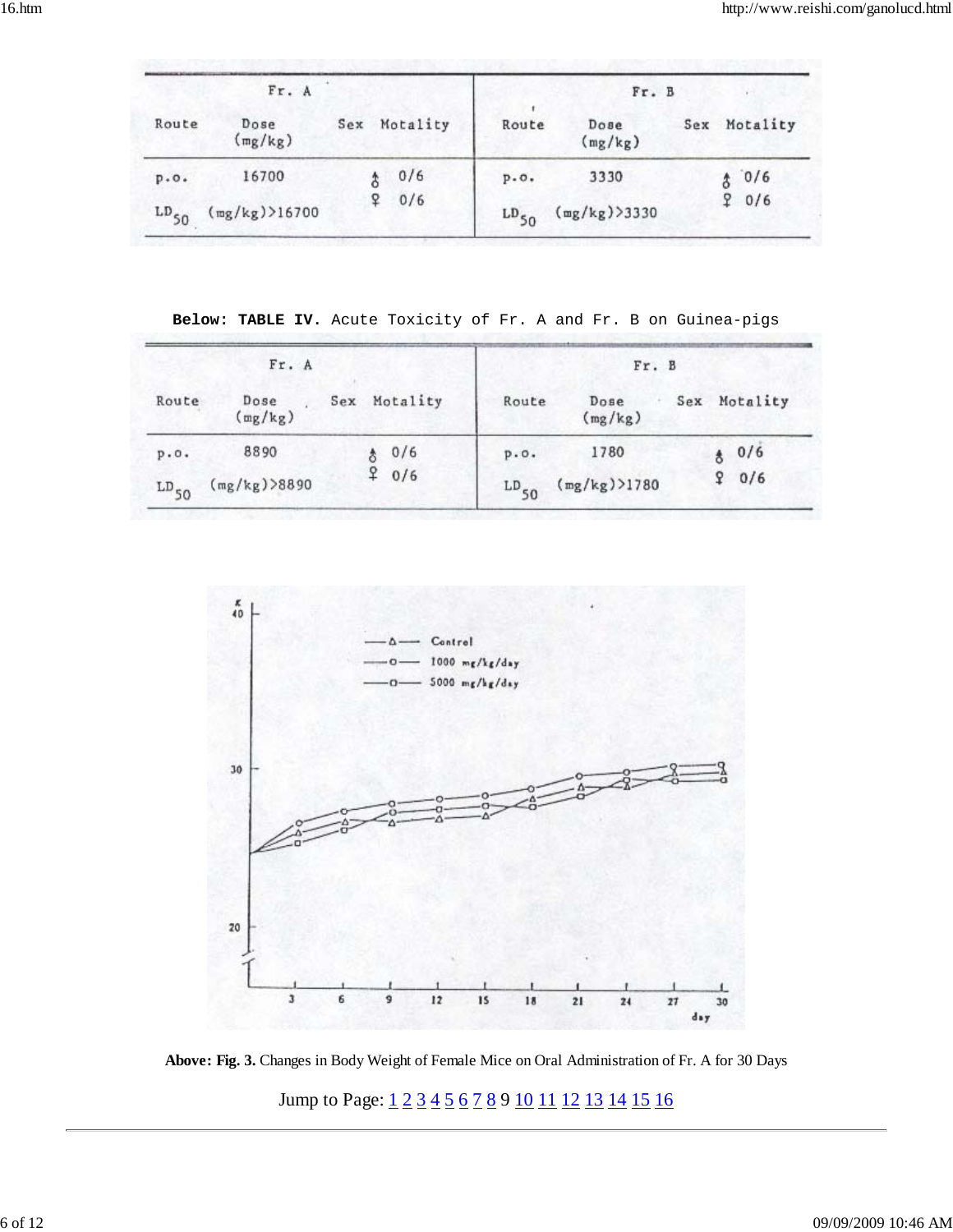

**Above: Fig. 4.** Changes in Body Weight of Male Rats on Oral Administration **of Fr. A** for 30 Days

| Sex    | Dose      | No. of | Glucose |          |       | pH     |       | Protein  |              |  | Bilirubin      |  |          |
|--------|-----------|--------|---------|----------|-------|--------|-------|----------|--------------|--|----------------|--|----------|
|        | mg/kg/day | rats   | $- +$   |          | 56789 |        |       |          |              |  | $+ + + + +$    |  |          |
|        | 5000      | 5      | 5       | 0        |       | 04010  |       |          | 032          |  | $\Omega$       |  | $\bf{0}$ |
| Male   | 1000      | 5      | 5       | $\Omega$ |       | 03110  |       | 032      |              |  | $\overline{0}$ |  | $\theta$ |
|        | Control   | 5      | 5       | $\Omega$ |       | 0.4010 |       | 022      |              |  |                |  | $\Omega$ |
|        | 5000      |        | 5       | 0        |       | 04100  |       |          | 032          |  | $\overline{0}$ |  | $\bf{0}$ |
| Female | 1000      | 5      | 5       | $\Omega$ |       |        | 03200 | 023      |              |  | $^{\circ}$     |  | $\Omega$ |
|        | Control   | 5      | 5       | $\Omega$ |       | 03200  |       | $\Omega$ | $\mathbf{1}$ |  | $\Omega$       |  | $\bf{0}$ |

**Below: TABLE V. Urianalysis of Rats on Oral Administration of Fr. A for 30 days**

## 3) Food consumption

Mean daily food consumption in rats is graphically depicted in Fig. 6 and 7. Rats given 1000 mg/kg and 5000 mg/kg of Fr. A did not display any differences in food consumption compared with the control in either sex.

# Jump to Page:  $1\overline{2}$   $\overline{3}$   $\overline{4}$   $\overline{5}$   $\overline{6}$   $\overline{7}$   $\overline{8}$   $\overline{9}$   $\overline{10}$   $\overline{11}$   $\overline{12}$   $\overline{13}$   $\overline{14}$   $\overline{15}$   $\overline{16}$

## 4) Urinalysis

The results of urinalysis in the rat are summarized in Table V. Urinary protein was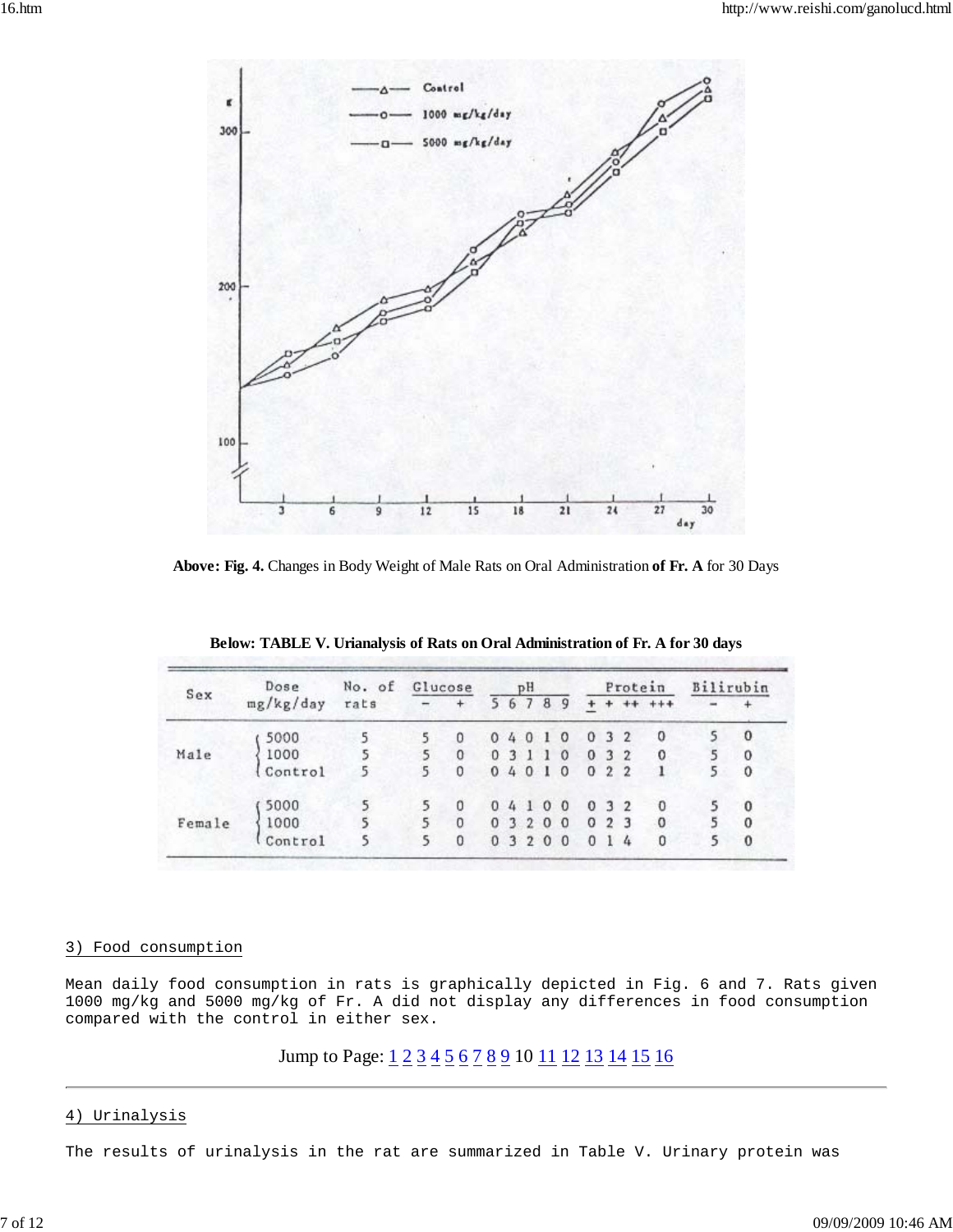detected in + (trace) to. +++ (300 mg/100 ml) concentrations in some rats in both the control and treated groups regardless of dosage. Abnormalities in glucose and bilirubin were not seen in any animals. The pH range was 6.0 - 8.0 in all groups including the control. Effects attributable to Fr. A were not noted.



**Above: Fig. 5**. Changes in Body Weight of Female Rats on Oral Administration of Fr. A for 30 Days

Jump to Page:  $\underline{1}$  2 3 4 5 6 7 8 9 10 11 12 13 14 15 16

## 5) Hematological examination

Mice: As shown in Table VI, significant fluctuations in RBC, WBC, Hb and Ht compared with the control were not seen in any group. Rats: As summarized in Table VII, similar to mice, there were no significant fluctuations compared with the control in any group.

| Sex  | Dose<br>mg/kg/day                                                                                                | No. of | No. of RBC<br>mice $x 10^{4}/\text{mm}^{3}$ | Hb<br>g/d1                             | Ht<br>$\mathbf{x}$                 | WBC<br>$x \frac{10^2}{\text{mm}^3}$    |
|------|------------------------------------------------------------------------------------------------------------------|--------|---------------------------------------------|----------------------------------------|------------------------------------|----------------------------------------|
|      |                                                                                                                  | 10     | $757 + 29$                                  | $15.2 + 0.9$ 47.0 + 2.5 59.2 + 8.9     |                                    |                                        |
| Male |                                                                                                                  | 10     | $723 + 21$                                  | $13.4 + 0.6$ 45.2 + 1.3 52.6 + 4.9     |                                    |                                        |
|      | $\begin{array}{c} \begin{array}{c} \text{5000} \\ \text{1000} \\ \text{Control} \end{array} \end{array}$         | 10     | $725 + 34$                                  |                                        |                                    | $14.6 + 0.7$ $44.6 + 1.4$ $60.2 + 6.4$ |
|      |                                                                                                                  | 10     | $789 + 29$                                  |                                        | $14.0 + 0.4$ 49.0 + 0.9 53.2 + 3.9 |                                        |
|      | $\begin{array}{cc}\n\texttt{Female} & \begin{cases}\n5000 \\ 1000 \\ \texttt{Control}\n\end{cases}\n\end{array}$ | 10     | $769 + 30$                                  | $14.9 + 1.4$ $46.0 + 0.7$ $57.2 + 8.1$ |                                    |                                        |
|      |                                                                                                                  | 10     | $756 + 31$                                  |                                        | $14.9 + 1.7$ 49.2 + 1.2 50.4 + 6.3 |                                        |

**Below: TABLE VI**. Hematolotical Examination of Mice on Oral Administration of Fr. A for 30 Days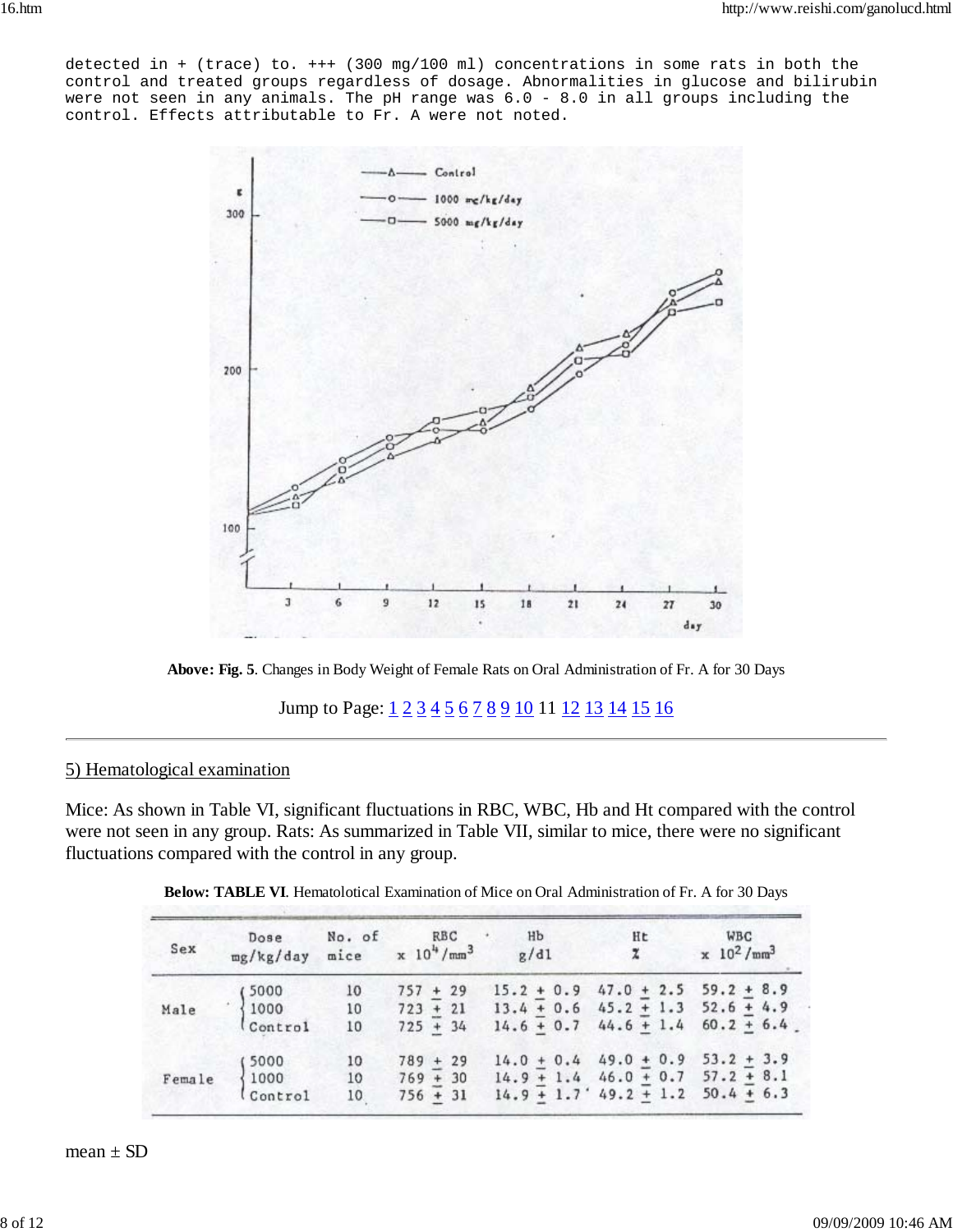

**Above: Fig. 6.** Dietary Consumption of Male Rats on Oral Administration of Fr. A for 30 Days

| Jump to Page: 1 2 3 4 5 6 7 8 9 10 11 12 13 14 15 16 |
|------------------------------------------------------|
|------------------------------------------------------|

| Sex    |                                                    | Dose No. of RBC<br>mg/kg/day rats $x 10^{4}/mm^{3}$ | $\frac{Hb}{g/d1}$                                                                                      | $\frac{Ht}{x}$                      | $\times 10^2$ /mm <sup>3</sup> |
|--------|----------------------------------------------------|-----------------------------------------------------|--------------------------------------------------------------------------------------------------------|-------------------------------------|--------------------------------|
|        | 5000                                               | $567 + 21$                                          |                                                                                                        | $14.0 + 1.4$ $46.8 + 0.8$ 100 + 2.2 |                                |
| Male   | 1000                                               |                                                     | 5 $55\overline{t}$ + 27 14.9 + 0.9 42.3 + 0.5 109 + 2.8<br>5 600 + 34 14.7 + 0.5 44.3 + 0.9 131 + 4.6  |                                     |                                |
|        | Control                                            |                                                     | $600 + 34$ $14.7 + 0.5$ $44.3 + 0.9$ $131 + 4.6$                                                       |                                     |                                |
|        | 5000                                               | $552 + 34$                                          |                                                                                                        | $14.9 + 0.9$ , $41.2 + 1.7$         | $89 + 4.2$                     |
| Female |                                                    |                                                     |                                                                                                        |                                     |                                |
|        | $\begin{cases} 1000 \\ \text{Control} \end{cases}$ |                                                     | 5 $549 + 61$ $15.0 + 0.5$ $41.0 + 4.0$ $99 + 4.0$<br>5 $541 + 39$ $14.6 + 0.4$ $40.9 + 4.2$ $93 + 6.9$ |                                     |                                |

**TABLE VII.** Hematological Examination of Rats on Oral Administration **of** Fr. A for 30 Days

## **6)** Autopsy findings and organ weights

Neither mice nor rats exhibited any noteworthy findings in major organs such as the heart, lungs, liver, kidneys, spleen, gastrointestinal tract, adrenals and thymus.

The wet organ weights of the heart, liver, kidneys and spleen in the mouse, summarized in Table VIII, did not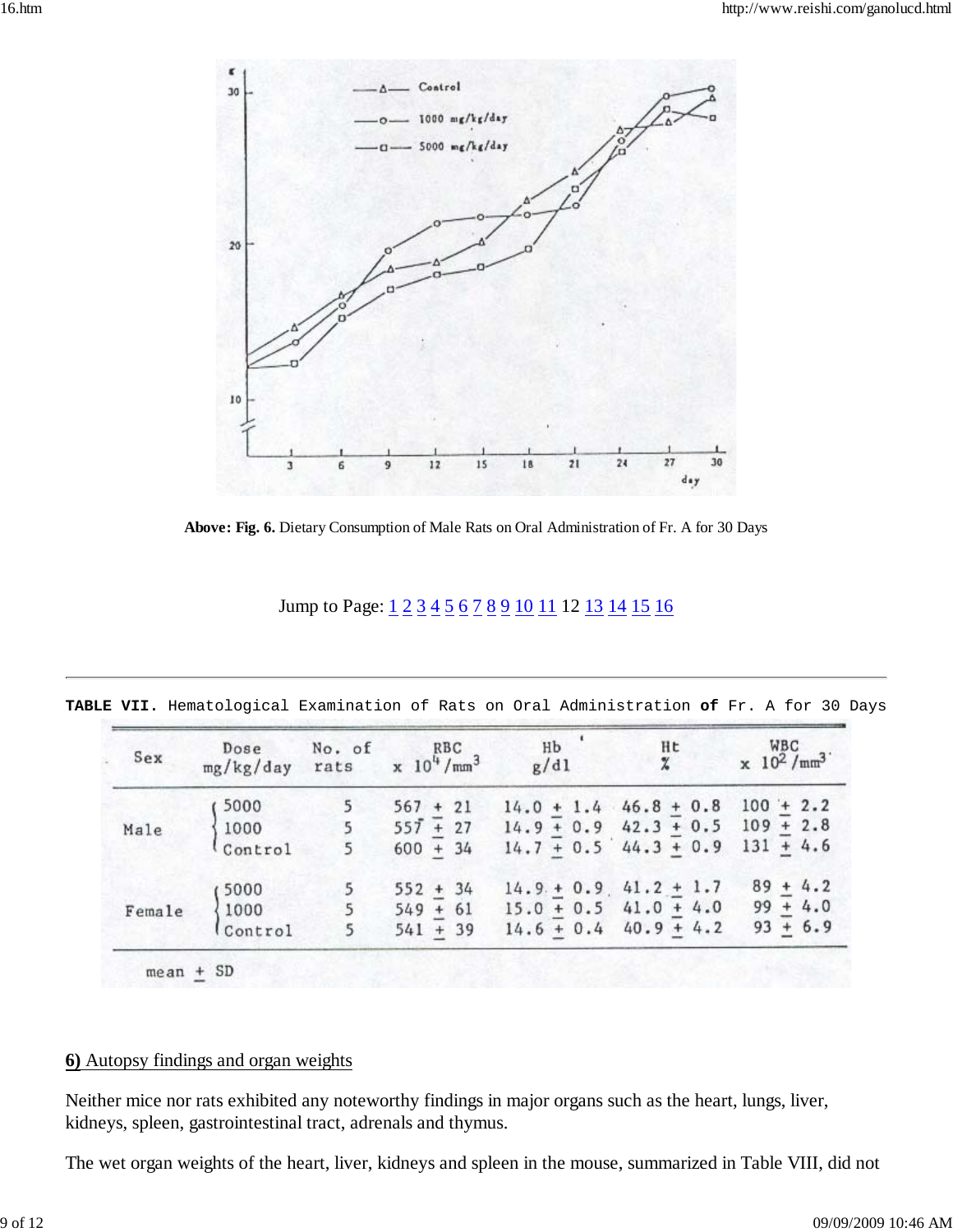differ significantly from the cont'rol. The relative organ weights (g/100 g) of the heart, liver, kidneys and spleen, summarized in Table IX, did not show any significant differences with the control.

Jump to Page:  $1\overline{2}$   $3\overline{4}$   $5\overline{6}$   $7\overline{8}$   $9\overline{10}$   $11$   $12$  13  $14$   $15$   $16$ 



**Fig.** 7. Dietary Consumption of Female Rats on Oral Administration of Fr. A for 30 D»ys

|  |  |  |  | TABLE VIII. Organ Weight in Mice on Oral Administration of Fr. A for 30 Days |  |  |  |
|--|--|--|--|------------------------------------------------------------------------------|--|--|--|
|--|--|--|--|------------------------------------------------------------------------------|--|--|--|

| Sex | Dose No. of<br>mg/kg/day mice                                                  |                                         | $\mathbf{g}$                                      | Heart Liver Kidneys<br>$\mathbf{g}$               | $\mathbf{g}$              | Spleen |
|-----|--------------------------------------------------------------------------------|-----------------------------------------|---------------------------------------------------|---------------------------------------------------|---------------------------|--------|
|     |                                                                                |                                         |                                                   | $0.87 + 0.04$ 5.37 + 0.25                         | $2.40 + 0.05$ 0.54 + 0.03 |        |
|     |                                                                                |                                         | $0.79 + 0.24$ 6.71 + 0.69 2.44 + 0.05 0.57 + 0.03 |                                                   |                           |        |
|     | Male $\begin{cases} 5000 & 10 \\ 1000 & 10 \\ \text{Control} & 10 \end{cases}$ |                                         |                                                   | $0.85 + 0.03$ 5.45 + 0.43                         | $2.42 + 0.02$ 0.56 + 0.04 |        |
|     |                                                                                | 10                                      |                                                   | $0.51 + 0.04$ 5.41 + 0.12 1.69 + 0.06 0.49 + 0.04 |                           |        |
|     |                                                                                |                                         |                                                   | $0.49 + 0.03$ 5.12 + 0.29 1.77 + 0.08 0.48 + 0.04 |                           |        |
|     | $\texttt{Female} \begin{cases} 5000 \\ 1000 \\ \texttt{Control} \end{cases}$   | $\begin{array}{c} 10 \\ 10 \end{array}$ |                                                   | $0.52 + 0.04$ 5.40 + 0.34 1.99 + 0.23 0.47 + 0.05 |                           |        |

Jump to Page:  $\underline{1}$  2 3 4 5 6 7 8 9 10 11 12 13 14 15 16

**TABLE IX**. Relative Organ Weight in Rats on Oral Administration of Fr. A for 30 Days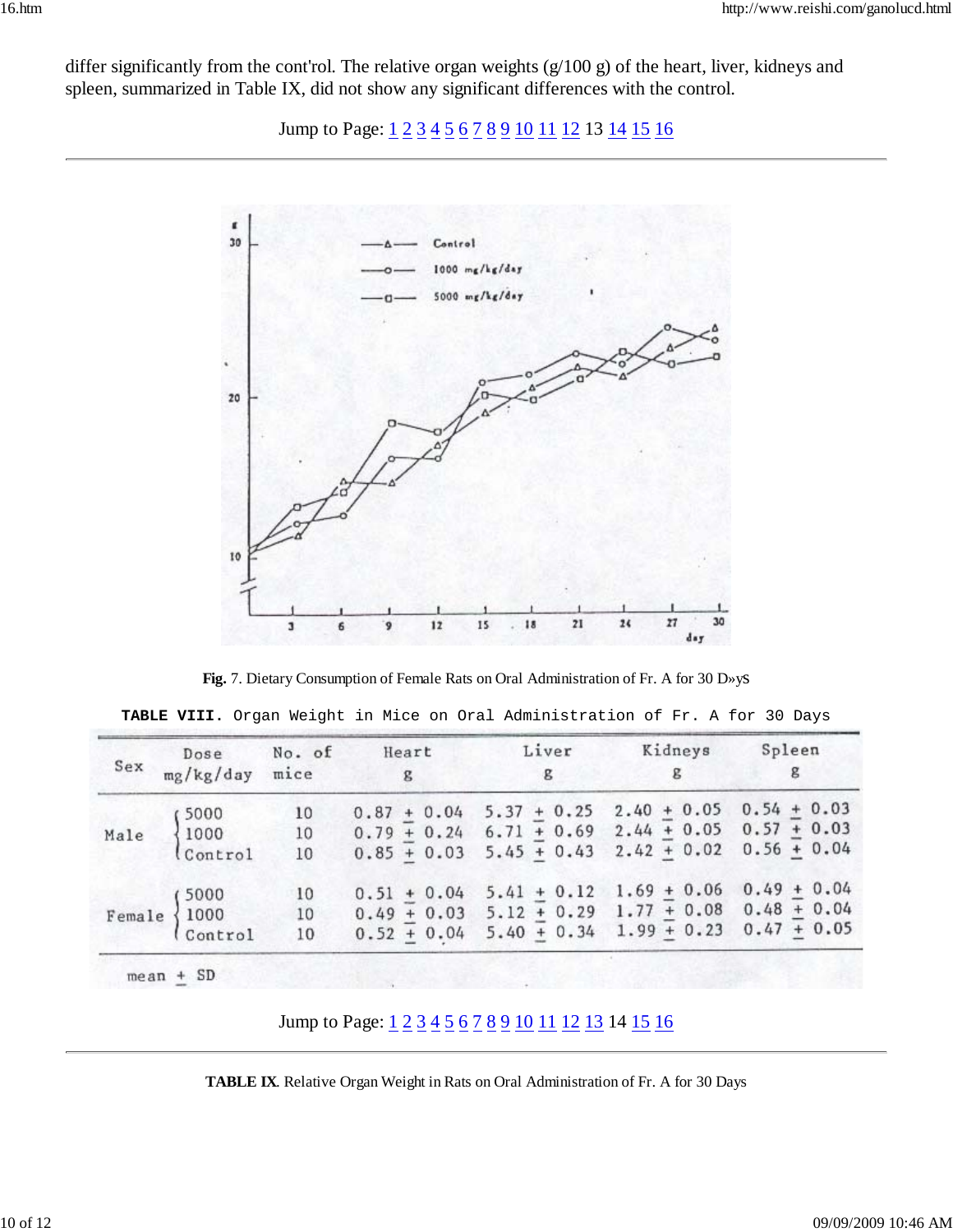| Sex    | Dose<br>mg/kg/day                                                              | No. of<br>rats | Heart<br>mg | Liver '<br>mg         | Kidneys<br>mg | Spleen<br>mg        |
|--------|--------------------------------------------------------------------------------|----------------|-------------|-----------------------|---------------|---------------------|
|        | 5000                                                                           | 5              | $367 + 36$  | $4157 + 249$          | $809 + 74$    | $251 + 28$          |
| Male   |                                                                                | 5              |             | $370 + 29$ 4344 + 281 | $794 + 80$    | $249 + 79$          |
|        | $\begin{cases} 1000 \\ \text{Control} \end{cases}$                             | 5 <sup>5</sup> | $395 + 32$  | $4069 + 233$          | $820 + 65$    | $229 + 46$          |
|        | 5000                                                                           | 5              | $383 + 31$  | $3994 + 240$          | $840 + 49$    | $277 + 29$          |
| Female | $\left\{\n \begin{array}{l}\n 1000 \\   \text{Control}\n \end{array}\n\right.$ | 5              |             | $376 + 29$ 4014 + 249 |               | $893 + 63$ 279 + 52 |
|        |                                                                                | $\overline{5}$ | $385 + 29$  | $4079 + 199$          | $872 + 59$    | $260 + 39$          |

#### **7)** Histopathological examination

Microphotographs of the stomach, small intestine, heart, lung, liver, kidney, spleen and pancreas are presented in Fig. 8 and 9. There were no appreciable differences between the control and treated groups or noteworthy findings, there were likewise no changes in the pancreas, thymus, testis, ovary, adrenal and bone marrow.

## Jump to Page:  $1\overline{2}$   $\overline{3}$   $\overline{4}$   $\overline{5}$   $\overline{6}$   $\overline{7}$   $\overline{8}$   $\overline{9}$   $\overline{10}$   $\overline{11}$   $\overline{12}$   $\overline{13}$   $\overline{14}$   $\overline{15}$   $\overline{16}$

#### **DISCUSSION**

The present study was designed to investigate the toxicity of Fr. A (hot water extract) and Fr. B derived from Ganoderma lucidum Karst, a mushroom of the Ganoderma lucidum family.

After a single dose of Fr. A and Fr. B, the toxic signs of slight sedation and ataxic gait were seen in animals treated by i.p. injection. There were no serious toxic manifestations or deaths even after the maximal dose capable of being administered. Although the LD50 could not be calculated from the dosage of the present study, the oral LD50 estimated based on the maximum dose levels used was greater than 5000 mg/kg in the mouse, 16,700 mg/kg in the rat and 8890 mg/kg in the guinea pig for Fr. A and greater than 1000 mg/kg in the mouse, 3330 mg/kg in the rat and 1780 mg/kg in the guinea pig for Fr. B.

In subacute toxicity studies by continuous administration, the mouse and rat were given 1000 mg/kg of Fr. A and 5000 mg/kg of Fr. B p.o. for 30 consecutive days.

No noteworthy changes in general condition were noted in any group during the treatment period. None .of the animals died during any part of the study. There were no differences in body weight gain and food consumption compared with the control. Likewise, Urinalysis and hematological examinations carried out at the completion of the experiment did not reveal any abnormalities. Autopsy and organ weight analysis similarly did not indicate any effects of the test substance.

Furthermore, abnormalities specific to the treated groups were not detected at histopathological examination; characteristic toxic manifestations ascribed to the test substance were not detected. Therefore, the safe level of Fr. A after 30 days of p.o. administration in the mouse and rat can be regarded as 5000 mg/kg, although the minimum toxic level and certain toxic level could not be determined based on the results of the present study.